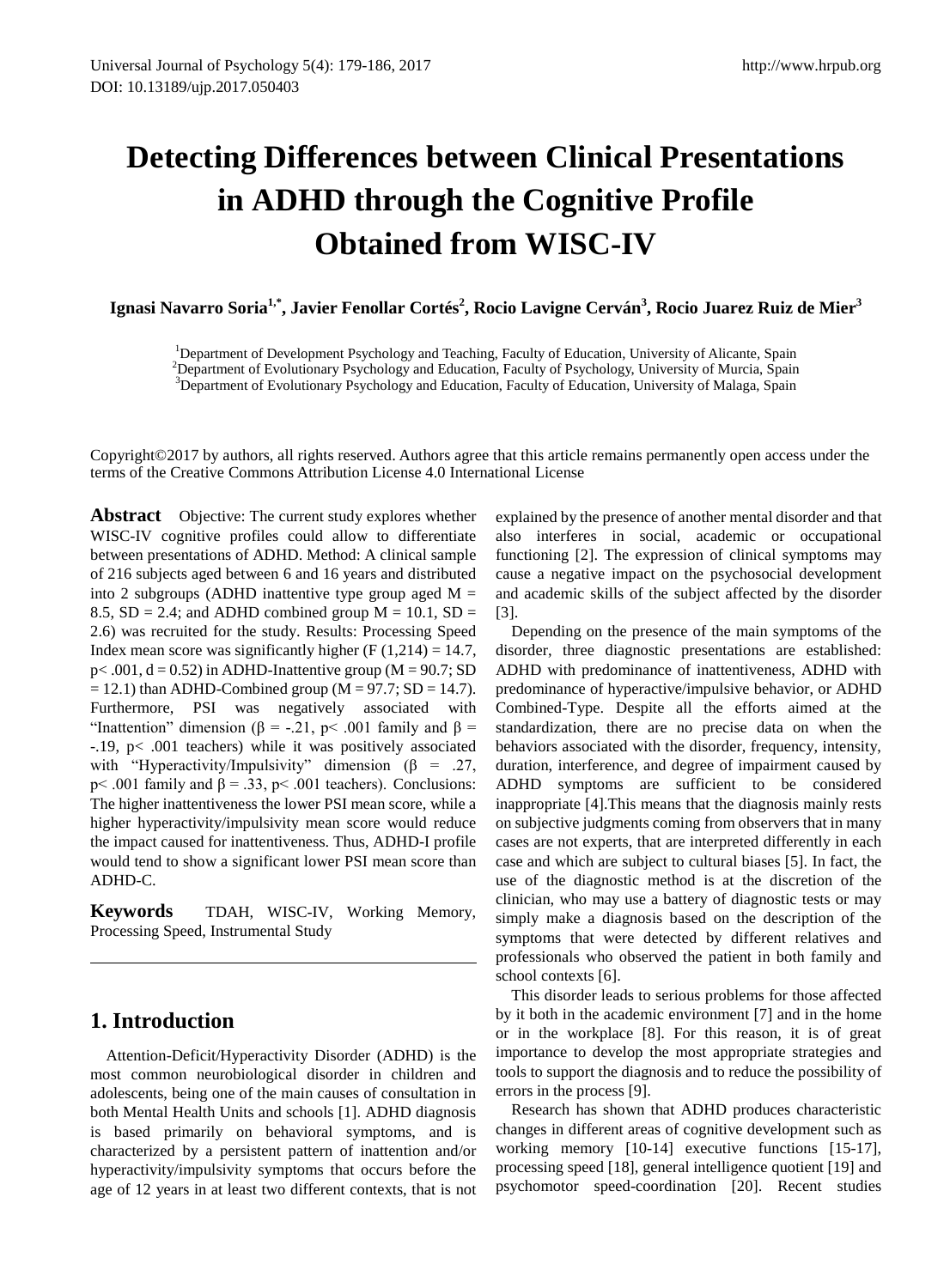suggest that these differences in cognitive functioning could help in guiding the diagnosis towards discriminating between the two main types of ADHD: Combined-Type and Inattentive-Type [21].

One of the tests aimed at supporting the diagnosis that is traditionally used to corroborate this complex judgment the WISC-IV [21-24], together with its predecessor (the WISC-III) that also played an important role in this task [18].

Several studies have found that children diagnosed with ADHD and evaluated by the WISC-IV show a characteristic pattern in cognitive development [21, 25]. Although in general intellectual functioning they get close to the normative score ranges [26], a moderate effect size in group differences has been noted regarding the indexes of Processing Speed (PS) and Working Memory (WM) whereas, on the other hand, they show an optimal level in tests related to both Verbal Comprehension Index (VCI) and Perceptual Reasoning Index (PRI) [18].

Recent research suggests that there are differences in the cognitive profile of ADHD subtypes [25-26]. Examples in the body of literature have highlighted Arithmetic, Digits, Symbols and Keys Tests [27], as those tests in which some children who are diagnosed with ADHD obtain much lower scores compared to the rest of the scores in WISC-IV Full Scale tests. Further, when there are relatively low scores in these indexes and tests, they define both the cognitive pattern and the subtype of children with ADHD.

The objectives of the present study are, on the one hand, to explore the relationship between the clinical and cognitive profiles, in a broad sample of subjects diagnosed with ADHD. Put differently, the intensity with which the clinical symptoms associated with ADHD are presented and the relationship they maintain with the measured cognitive profile, through the main WISC-IV indexes. On the other hand, the aim is to confirm the hypothesis by taking into account the "cognitive step" that different investigations have related to the ADHD [18, 21, 25]. This latter step consists of significantly lower scores in the Working Memory Index (WMI) and Processing Speed Index (PSI) compared to the scores of the subject evaluated in the Verbal Comprehension Index (VCI) and Perceptual Reasoning Index (PRI), can establish a predictive relationship between the ADHD dimensions (inattention and hyperactivity/impulsivity) and the Working Memory Index (WMI) and Processing Speed Index (PSI) as measured by WISC-IV [28] a predictive relation that could be of great help in the diagnosis of ADHD and its clinical presentation.

## **2. Methods**

#### **2.1. Participants**

The clinical sample was composed of 216 subjects (171 men and 45 women) between the ages of 6 and 16 years, with a mean age of 9 years. All participants are included in the clinical sample from Child and Adolescent Mental Health and Neuropediatric Units, psycho-pedagogical cabinets and associations of families affected by ADHD in the provinces of Valencia, Alicante, Murcia and Malaga in Spain. Previously, they had been diagnosed with ADHD by the clinical team of their corresponding Child and Adolescent Mental Health Unit and, in the case of being treated at the pharmacological level (140 subjects of the total sample), this treatment was based on methylphenidate. The following exclusion criteria were established: not having had a previous ADHD diagnosis established by a specialist in child psychiatry; child neurologist or clinical psychologist outside of this study; not showing clinically significant ADHD symptoms at the time of the study; having an  $IO < 80$ (as measured by the WISC-IV); presence of significant symptoms of severe mental disorders (psychosis, major depression, etc.) or other disorders with symptoms that are consistent with ADHD; suffering from severe medical conditions (epilepsy, brain damage, etc.).

#### **2.2. Instruments**

The technical tools used in this study were:

- 1. Strengths and Difficulties Questionnaires for Parents and Teachers [29]: SDQ is a 25-item screening measure with and emotional symptoms, conduct problems, hyperactivity, peers problems, and prosocial scales. Each item was rated on a 3-point frequency of occurrence scale for the past 6-months ( $0 =$  "not true"; 1  $=$  "somewhat true";  $2 =$  "certainly true"). Given the five SDQ subscales demonstrate adequate psychometric properties in earlier studies [30]. Cronbach's alphas for our sample for parents varied from .68 (conduct problems) to .75 (emotional symptoms), and was .68 for hyperactivity. The Cronbach's alphas for teachers varied from .67 (emotional symptoms) to .79 (hyperactivity). For the study, we used the "hyperactivity" and "prosocial behavior" subscales within the clinical limits stipulated by the scale, except for those subjects for whom the inattention dimension was predominant, in which case the limit was established in a score of 4 and above [31]. Those subjects who did not obtain a clinically significant score either from their family or their education center were excluded from the clinical group.
- 2. *ADHD-Rating Scale DSM-IV* [32]: This is a Likert-type 18-item scale based on DSM-IV diagnostic criteria for ADHD, which measures the dimensions "inattention" and "hyperactivity/impulsivity". Within the age limits, we used the Spanish normative values of this scale together with the values established by the scale itself, deeming a score of  $\geq$ P90 in each dimension as clinically significant. For the dimension "inattention", Cronbach's alphas were .80 and .89 (parents and teachers, respectively) whereas for the dimension "hyperactivity/impulsivity" they were .81 and .88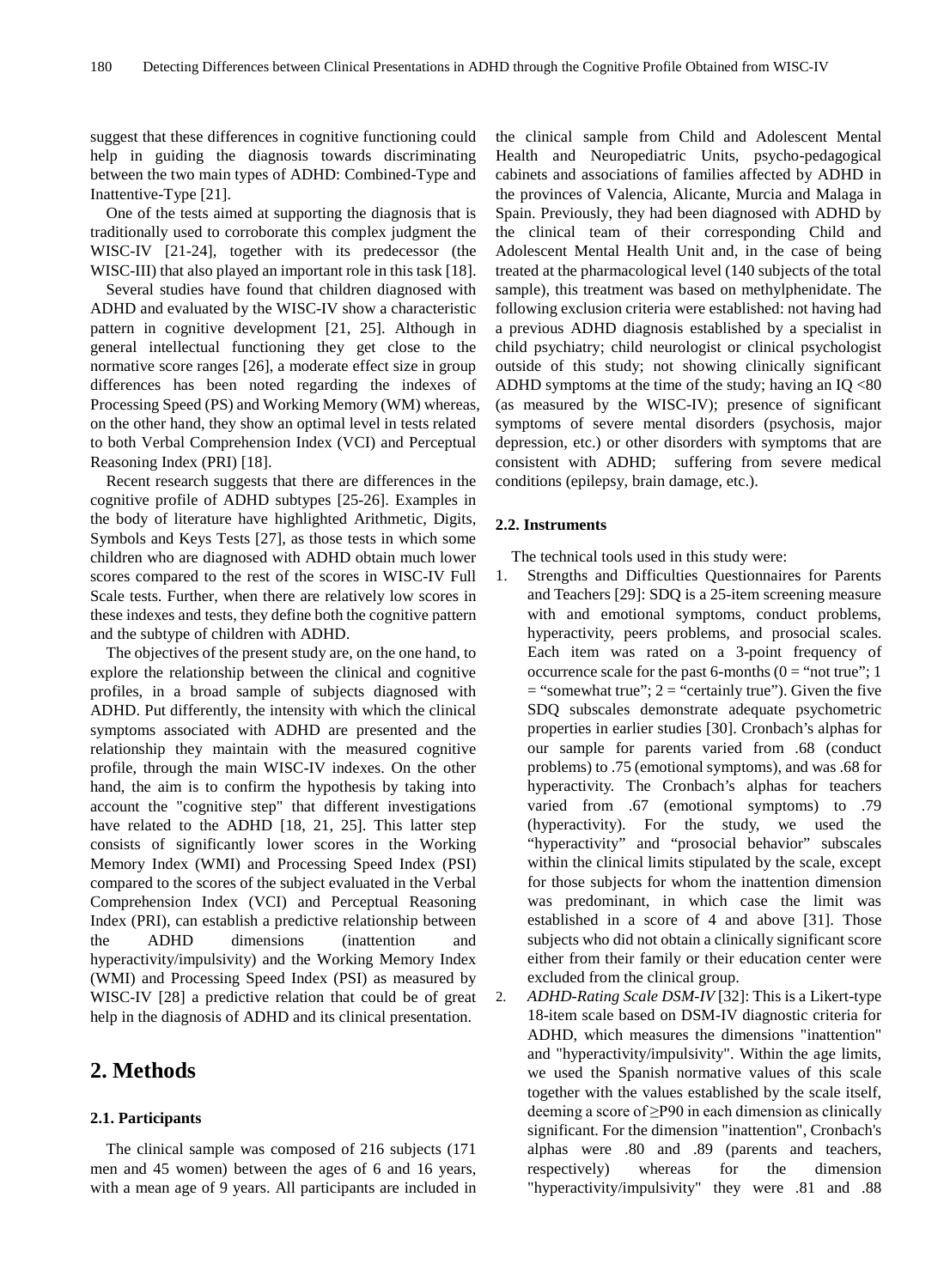(parents and teachers).This tool permitted the creation of clinical subtypes within the total study sample.

3. Short Version of the Spanish Version of the Conner's Rating Scale 3rd Edition for Parents and Teachers [33]: Family and teachers completed the Conners-3 (S), which measures inattention (5 items), hyperactivity/impulsivity (6 items),

defiance/aggression (5 items), peer relationship problems (5 items), and learning problems/executive functions (10 items for family form and 6 items for teachers form). Each item was rated on a 4-point frequency of occurrence scale for the past month  $(0 =$ not true at all;  $1=$  just a little true;  $2=$  pretty much true;  $3$  = very much true). Previous studies provide support for the psychometric properties of the Conners-3 [33]. Cronbach's alphas for family varied from .62 (learning problems scale) to .91 (hyperactivity scale), and was .85 for inattention scale, and from 0.86 (defiance/aggression scale) to 0.91 (peers relationship problems scale) for teachers. Cronbach's alphas for teacher were .87 and .89 for inattention and hyperactivity/impulsivity, respectively.

- 4. *Semi-structured family interview*: Research team members carried out semi-structured interviews with the families in order to test whether the subject included in the sample met the criteria of the Psychodiagnostic Manual DSM-V [2]. In those cases, in which the clinical team had deemed it appropriate, based on vague or incoherent information on the part of the relatives, an interview with tutors and specialists involved in the intervention with the subject at school was also carried out.
- 5. *Wechsler Intelligence Scale for Children, IV Edition*: This is a cognitive test for children aged between6 and 16 years. For this study, we used the Spanish version to assess general intellectual functioning (FSIQ) through10mandatorysubteststhat generate four indexes: Verbal Comprehension Index (VCI), Perceptual Reasoning Index (PRI),Working Memory Index (WMI) and Processing Speed Index (PSI), and 5 supplemental subtests that can replace any of the mandatory tests or enrich the exploration by providing additional information. The General Ability Index (GAI) and the Cognitive Proficiency Index (CPI) were also calculated. The GAI is a composite score based on some of the verbal and nonverbal subtests that are used to calculate the VCI and the PRI. On the other hand, the CPI summarizes in a single score the results of both WMI and PSI. For this study no additional subtests were included. This scale has demonstrated the adequacy of reliability and validity coefficients in both the American and Spanish versions. Therefore, the reliability of the WISC-IV in its Spanish adaptation, presents coefficients in the range of 0.86 (IVP) to 0.95 (CIT) for the split-half method, which are similar to the coefficients found in the American version, demonstrating the high consistency and stability of the

test. Further, in order to determine validity, different procedures were used, including theoretical considerations, internal structure of the test, inter-correlational studies, factorial analysis studies, and examples of evidence based on the WISC-IV relationship with other evaluations. On the other hand, correlation analyses showed significant inter-correlations between the tests corresponding to each of the indices or factors, in agreement with the results found in the original version of the test. In general, the reliability and validity tests performed in the Spanish version of the instrument support the use of the WISC-IV for this context.

According to the preliminary diagnosis that was undertaken by clinical staff of the public health system and the results in the experimental diagnosis after applying the described battery of instruments, two clinical subgroups from the clinical sample were formed: (1) ADHD Combined-Type and (2) ADHD predominantly Inattentive-Type.

### **2.3. Procedure**

First, researchers contacted the coordination staff of several Children's Mental Health and Neuropediatric Units from the territories in which the samples were to be selected. Likewise, they also resorted to different local associations of parents with children who are affected by ADHD. Through these two channels, the aims of our study and a request for participants were presented. For a subject to be part of the sample, it was established as a mandatory requirement that they were to have been previously diagnosed with ADHD by a clinical practitioner.

Relevant data collection was carried out by three different administrators, all of them using the same protocol that included the previously described tools. After requesting authorization from the relevant authorities, psychometric assessments were conducted in the subjects' educational centers, as well as in the headquarters of the higher education university centers that were participating in the study and in private psychology clinics that collaborated as disinterested help. Upon further analysis, the obtained results were returned to the families during individual interviews and these were accompanied by a technical report.

The team contrasted the previous clinical diagnosis with the experimental diagnosis for every participant, and only those participants who scored positive results in ADHD diagnosis for both processes were included in the research sample. Legal guardians gave their informed consent for the participants to participate in the experiment. The Bioethics Committee at the University of Murcia, Spain approved the protocol of this study.

#### **2.4. Analysis Strategy**

The analytical strategy of this paper consists of four phases: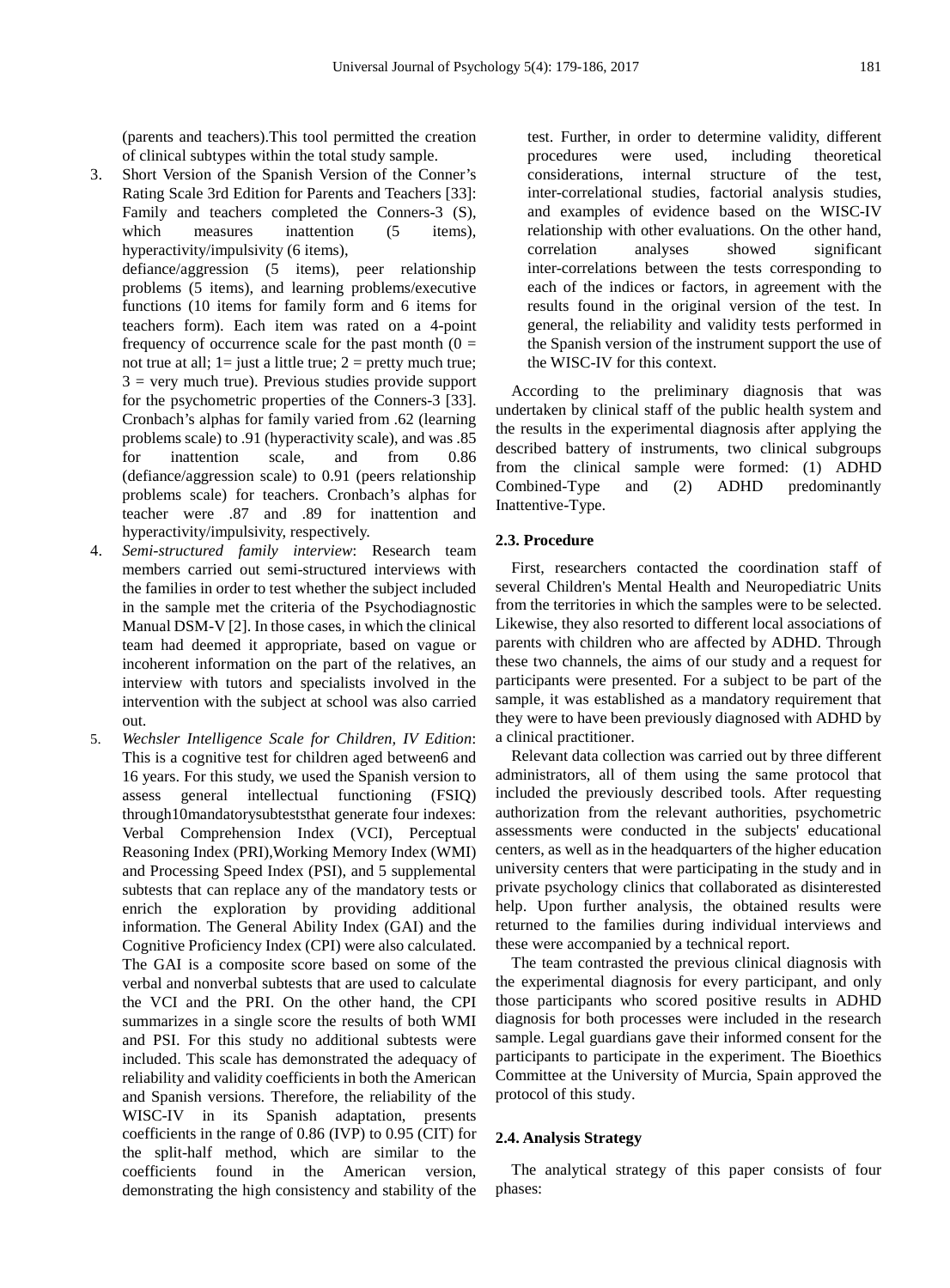- i. For each one of the WISC-IV indexes, the normal distribution of the data was checked. Using bivariate correlations we explored whether there was a relationship between age and index scores on tests, and using analysis of variance (ANOVA) we checked whether there were significant gender differences and also the size of the effect of such differences.
- ii. We also explored the relationship between the primary and secondary indexes of the WISC-IV, and the main symptoms of ADHD as measured both by parents and teachers. Multiple regression analysis was applied to explore the extent to which WISC-IV indexes predict ADHD symptoms. Results were corroborated by taking gender and medication into account.
- iii. ANOVAs were conducted to explore differences in ADHD scores depending on which of the disorder's nominal groups the differences belong.
- iv. A new variable was calculated from the difference between the scores of Working Memory Index and Processing Speed Index. Correlation and regression analysis, as well as ANOVAs, were applied between this new variable and ADHD symptoms.

# **3. Results**

The normal distribution of values was checked for each of the IQ indexes (Kolmogorov-Smirnov test *p*> .05). No correlations between age and IQ levels were found, except for Verbal Comprehension Index, although this correlation was low  $(r = .18; p < .05)$ . No significant differences between genders were found, except for Processing Speed Index  $(p<.01; F = 7.12 d = 0.45)$  in which the female group obtained a total average score  $(M = 99.1, SD = 12.2)$  which was higher than the total average score for the male group (*M*  $= 93.2$ ,  $SD = 13.9$ . Significant differences between medicated and non-medicated subjects were found only in Total IQ, the medicated subjects having obtained a higher score  $(M = 100.2, SD = 14.0)$  than the non-medicated subjects ( $M = 95.8$ ;  $SD = 11.8$ ), but with a low effect size (*F*  $= 3.29$ ; *p*<.05; *d* = 0.34). We have deemed a correlation of 0.1 as a low size effect, a correlation of 0.3 as a medium effect and 0.5 as a large effect. Full socio-demographic data can be seen in Table 1.

|                   | <b>TDAH-Combined</b> | <b>TDAH-Inattentive</b> | $F^a \chi$ | $\overline{d}$ |  |  |  |  |
|-------------------|----------------------|-------------------------|------------|----------------|--|--|--|--|
| $\boldsymbol{n}$  | 105                  | 111                     |            |                |  |  |  |  |
| Age               | 8.5(2.4)             | 10.1(2.6)               | $26.94***$ | 0.64           |  |  |  |  |
| Gender (%male)    | 78.1                 | 79.3                    | .01        |                |  |  |  |  |
| Medicated (%)     | 63.8                 | 65.7                    | .53        |                |  |  |  |  |
| ADHD-RS-Family    |                      |                         |            |                |  |  |  |  |
| 8.1(1.1)<br>Ina.  |                      | 7.6(1.4)                | 0.63       |                |  |  |  |  |
| Hyp/Imp           | 7.6(1.1)             | 2.2(1.7)                | 98.25***   | 3.77           |  |  |  |  |
| ADHD-RS-Teachers  |                      |                         |            |                |  |  |  |  |
| Ina.              | 7.5(1.5)             | 7.3(1.4)                | $7.01**$   | 0.14           |  |  |  |  |
| Hyp/Imp           | 6.3(2.7)             | 2.2(2.5)                | 596.68***  | 1.58           |  |  |  |  |
| <b>VC</b>         | 104.5(13.1)          | 101.4(14.2)             | 0.63       |                |  |  |  |  |
| PR<br>100.4(14.2) |                      | 100.9(12.6)             | 0.49       |                |  |  |  |  |
| WM                | 87.9(13.1)           | 90.9(14.3)              | 1.91       |                |  |  |  |  |
| <b>PS</b>         | 97.7(14.7)           | 90.7(12.7)              | $14.7***$  | 0.52           |  |  |  |  |
| <b>FSIQ</b>       | 100.2(13.5)          | 95.8(12.5)              | $3.29*$    | 0.34           |  |  |  |  |
| GCI               | 99.2(13.4)           | 102.4(12.9)             | 0.89       |                |  |  |  |  |
| <b>CCI</b>        | 90.9(14.6)           | 88.4(13.6)              | 0.96       |                |  |  |  |  |

**Table 1.** Socio-demographic data of the sample by clinical groups and main indices of the test WISC-IV (ANCOVA, age adjusted)

Notes. Ina = Inattention; Hyp / Imp = Hyperactivity / Impulsivity; VC = Verbal Comprehension; PR = Perceptual Reasoning; WM = Working Memory;<br>PS = Processing Speed; TIC = Total Intellectual Coefficient; GCI = General Capac

\**p*< .05; \*\**p*< .01; \*\*\**p*< .001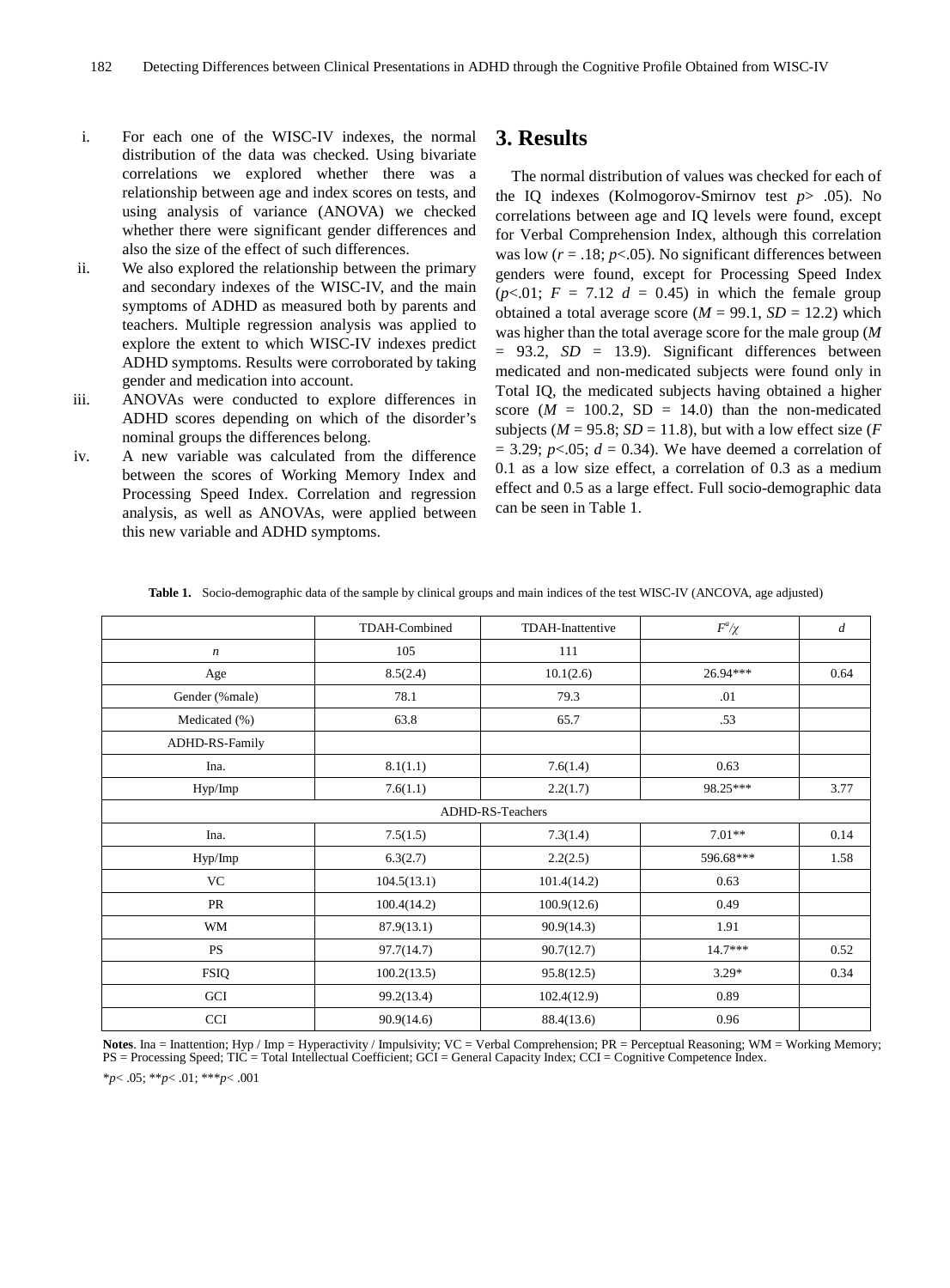## **3.1. Relationship between WISC-IV Indexes and ADHD Symptomatology**

Significant correlations were found only between Processing Speed and Hyperactivity scores (Table 2) both for parents ( $r = .25$ ;  $p < .01$ ) and teachers ( $r = .28$ ;  $p < .01$ ). Understandably, these significant positive correlations also occurred, even if to a lesser extent, in CPI (for both,  $r = .18$ ; *p*< .05).

**Table 2.** Correlations between WISC-IV Indexes and ADHD symptomatology

|             | Family |          | <b>Teachers</b> |          |
|-------------|--------|----------|-----------------|----------|
|             | Ina.   | Hyp/Imp  | Ina.            | Hyp/Imp  |
| <b>VC</b>   | $-.02$ | $-.09$   | $-.06$          | .05      |
| <b>PR</b>   | $-.06$ | $-.07$   | $-.01$          | .02      |
| WM          | $-.04$ | $-.05$   | $-.10$          | $-.01$   |
| <b>PS</b>   | $-.11$ | $.27***$ | $-.12$          | $.25***$ |
| <b>FSIQ</b> | $-.08$ | $-.01$   | $-.09$          | .09      |
| <b>GCI</b>  | $-.06$ | $-.11$   | $-.04$          | .03      |
| <b>CCI</b>  | $-.04$ | $.18***$ | $-.12$          | $.18***$ |

**Notes**. Ina = Inattention; Hyp / Imp = Hyperactivity / Impulsivity; VC = Verbal Comprehension; PR = Perceptual Reasoning; WM = Working Memory;  $PS = Processing Speed$ ;  $GCI = General Capacity Index$ ;  $CCI =$ Cognitive Competence Index; FSIQ = Full Scale IQ

\**p*< .05; \*\**p*< .01; \*\*\**p*< .001

Regression analyses indicate that only the hyperactivity/impulsivity helped to explain the performance in Processing Speed for both parents and teachers (Table 3). There was a positive relationship between Processing Speed and hyperactivity/impulsivity scores, for both parents ( $6 = .27$ ;  $p$ < .01) and teachers ( $6=$  .33;  $p$ < .01). That is, the greater the number of symptoms of hyperactivity/impulsivity, the higher

the performance in Processing Speed.

Analyses were repeated using medication and gender as control variables. Results were not significantly altered, although we observed a ratio increase in the same direction as expressed in Table 3. For example, once the genre was controlled, the score in Processing Speed still predicted a greater number of symptoms both for parents (ϐ= .30; *p*< .01) and teachers  $(6= .37; p< .01)$ . Regarding medication, the obtained scores were the same as in Table 3.

## **3.2. Differences between Nominal TDAH Subtypes and IQ Indexes**

Differences between average scores in each of the WISC-IV indexes were explored according to the clinical subtypes of ADHD. No significant differences between subtypes were found except for Processing Speed ( $F_{1,214}$  = 14.66;  $p$ < .001;  $d = 0.52$ ). For this index, the ADHD Inattentive-Type group ( $M = 90.7$ ;  $SD = 12.1$ ) obtained a lower average score than the ADHD Combined-Type group  $(M = 97.7; SD = 14.7)$ . However, there was no significant difference for CCI between groups ( $F = 0.96$ ;  $p = .09$ ).

#### **3.3. Distance between Working Memory and Processing Speed Scores as an Indicator**

For each subject, we calculated the distance between the score in Working Memory and the score in Processing Speed, and subsequently we explored the relationship of this new variable with ADHD symptoms as well as with nominal subtypes. Hereinafter, we will label this variable as "WM-PS". A positive value on this variable indicates a higher score in Working Memory than in Processing Speed, whereas a negative value indicates the contrary.

**Table 3.** Unique Effects of WISC-IV index on ADHD symptoms  $(N = 216)$ .

|             | Predictors        |                |                |                |  |  |  |
|-------------|-------------------|----------------|----------------|----------------|--|--|--|
|             | Family            |                | Teachers       |                |  |  |  |
|             | Ina.              | Hyp/Imp        | Ina.           | Hyp/Imp        |  |  |  |
|             | 6(SE)             | 6(SE)          | 6(SE)          | 6(SE)          |  |  |  |
| VC          | $-.08(.59)$       | .07(.31)       | $-.00(.66)$    | $-0.08(0.29)$  |  |  |  |
| PR          | $-0.02(0.59)$     | .03(.31)       | $-0.04(0.64)$  | $-0.06(0.28)$  |  |  |  |
| WM          | $-.10(.62)$       | .02(.32)       | $-.02(.69)$    | $-0.5(0.30)$   |  |  |  |
| <b>PS</b>   | $-0.21(0.56)$ *** | $.27(.29)$ *** | $-.19(.64)$ ** | $.33(.28)$ *** |  |  |  |
| <b>FSIQ</b> | $-13(.56)$        | .13(.30)       | $-.09(.63)$    | .02(.28)       |  |  |  |
| GCI         | $-0.06(0.58)$     | .05(.31)       | $-.04(.63)$    | $-10(.28)$     |  |  |  |
| <b>CCI</b>  | $-.18(.58)$ ***   | $.23(.31)$ *** | $-.09(.67)$    | $.21(30)$ **   |  |  |  |

**Notes**. Ina = Inattention; Hyp / Imp = Hyperactivity / Impulsivity; VC = Verbal Comprehension; PR = Perceptual Reasoning; WM = Working Memory; PS = Processing Speed: GCI = General Capacity Index: CCI = Cognitive Competenc = Processing Speed; GCI = General Capacity Index; CCI = Cognitive Competence Index; FSIQ = Full Scale IQ. \**p*< .05; \*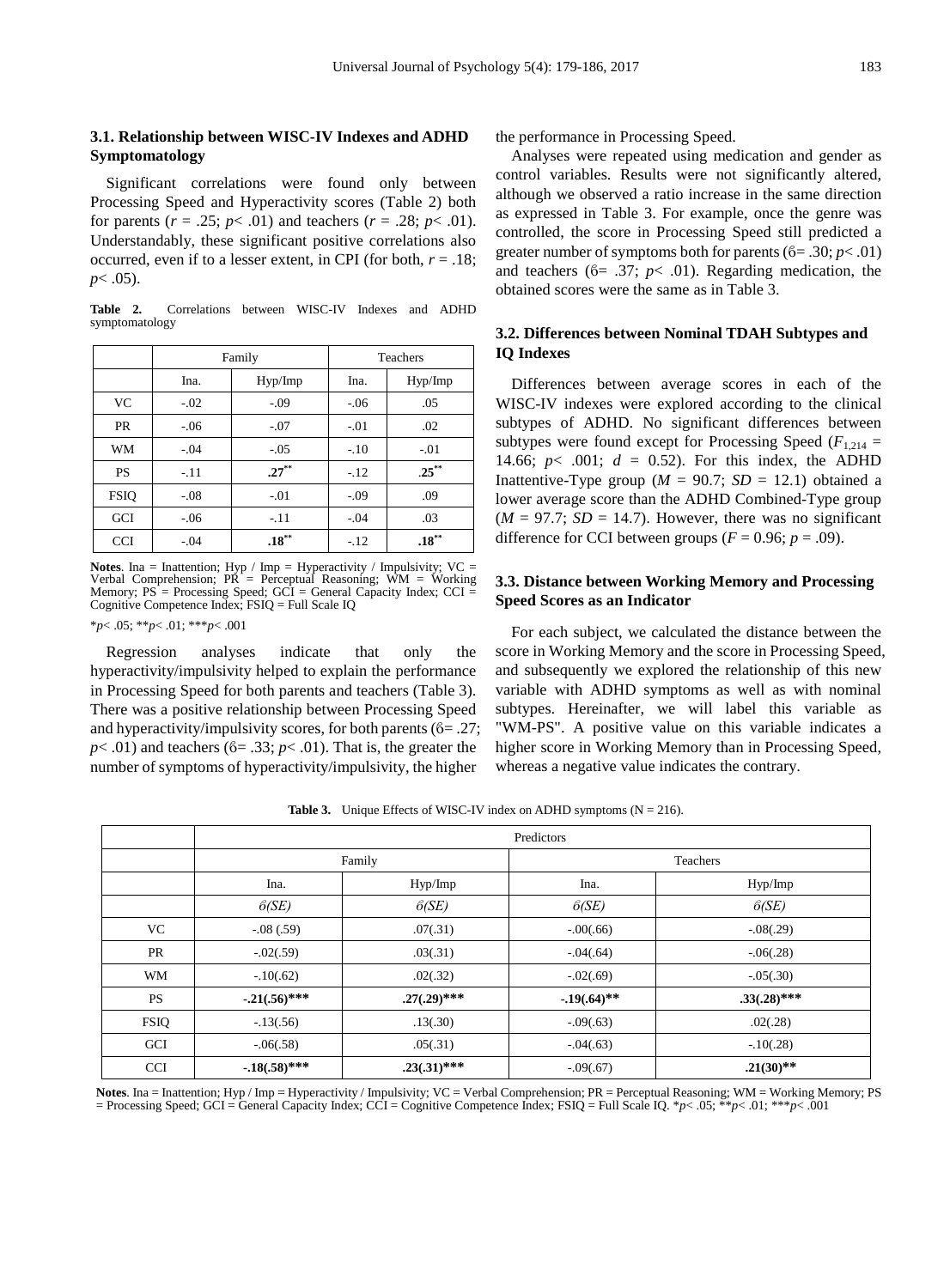The new variable showed a normal data distribution (K-S  $p$  > .05). Correlation with age was significant but low ( $r = .15$ ;  $p$ < .05). No significant differences by gender or by medication were found. We held partial correlations (age as a constant), and we found that there was a negative correlation between the WM-PS variable and the number of hyperactivity/impulsivity symptoms, both for parents  $(r =$ -.17;  $p$ < .01) and teachers  $(r = -.24; p < .01)$ . In applying a regression analysis, it was found that the hyperactivity/impulsivity symptoms predicted the value of the MT-VP variable through a negative relationship for parents (ϐ= -.23; *p*< .001) and for teachers (ϐ= -.31; *p*< .001). That is, the greater the number of hyperactivity/impulsivity symptoms, the lower the distance between Working Memory Index and Processing Speed Index.

The mean differences in the WM-PS variable regarding the ADHD nominal groups were also significant  $(F_{1,214} =$ 17.84;  $p$ < .001;  $d = 0.59$ ), with the ADHD Inattentive-Type group ( $M = 0.55$ ;  $SD = 15.6$ ) showing a lower score than the ADHD Combined-Type score  $(M = -9.22; SD = 17.4)$ .

## **4. Discussion**

Starting from previous studies which suggest the existence of a cognitive profile obtained by WISC-IV, which is characteristic of subjects with ADHD [21, 26] the aim of this research was to explore to what extent the disorder's main dimensions, inattention and hyperactivity/impulsivity, relate to the principal indexes of the WISC-IV psychometric test. According to the hypothesis proposed in the study, a relationship between ADHD dimensions and the cognitive pattern obtained in the WISC-IV indexes was found, although this relationship was limited to the Processing Speed Index and, to a lesser extent, to the Cognitive Proficiency Index. In light of the results, we propose a new variable that is defined by the difference between Working Memory Index and Processing Speed Index. This variable shows a negative relationship that is related to hyperactivity/impulsivity, so that the greater the symptomatology of this dimension, the lower the variable value.

In line with previous research, no differences were found between the nominal groups and the General Ability Index (GAI), Verbal Comprehension Index (VCI) and Perceptual Reasoning Index (PRI) [17, 20, 24, 25].

In addition, the obtained results are consistent with other studies, linking Processing Speed Index (PSI) and ADHD predominantly Inattentive-Subtype [24, 28]. Thaler [21] found that the cluster characterized by mean scores in Verbal Comprehension, Perceptual Reasoning and Working Memory, and a low score in Processing Speed Index, showed a high level of attention deficit symptoms.

Similarly, our results are also consistent with those obtained by [29], who concluded that Processing Speed was impaired in subjects with ADHD Inattentive-Type but not in

those diagnosed with ADHD Combined-Type. On the other hand, a large number of studies suggest that, in ADHD, Working Memory would be more affected than Processing Speed [30-31]. Since our study lacks a control sample, we cannot assess whether the Working Memory Index for the ADHD-diagnosed group would be significantly lower than the Working Memory Index for the control group. However, our study explores the relationships between ADHD dimensions and the indexes of WISC-IV in a clinical sample. For this reason, we cannot conclude that the absence of a relationship between ADHD symptoms and Working Memory that emerges from our results could in any way contradict the results of previous studies. What we can certainly affirm is that attention deficit disorder affects negatively the Processing Speed while the hyperactivity/impulsivity symptoms would have the opposite effect. This relationship could explain the results of studies which suggest that Processing Speed is less affected than Working Memory in ADHD, as these studies include different profiles of the disorder in the clinical sample. In this sense, the hyperactivity/impulsivity symptoms in ADHD clinical profiles that include this dimension would have a "corrector" impact on the Processing Speed Index, causing inconsistent results among the different studies within the body of literature that deal with this.

Future research should explore to what extent the presence of hyperactivity/impulsivity symptoms in clinical samples modulates the performance in Working Memory and Processing Speed indexes, and whether a lower score in the latter characterizes the ADHD predominantly Inattentive-Type profile. In the same way, future research should provide empirical evidence with respect to the hypothesis suggesting that the cognitive profile of ADHD would not be defined by a low score in Working Memory or Processing Speed with respect to the normative sample, but by the relationship between those indexes within the specific profile of the evaluated subject.

# **5. Conclusions**

The results of this study provide empirical evidence for the hypothesis of the existence of a relationship between ADHD dimensions (inattention and hyperactivity/impulsivity) and cognitive profiles obtained through the application of WISC-IV. From a dimensional approach, a greater attention deficit predicted a worse performance in Processing Speed Index, while higher scores in hyperactivity/impulsivity had the reverse effect. No predictive relationship between ADHD symptoms in any of the other WISC-IV major indexes (Verbal Comprehension Index and Perceptual Reasoning Index) was found. In contrast, for processing speed, the result was lower in the ADHD predominantly Inattentive-Type group than in the ADHD Combined-Type group, taking into account that the score in both indexes was lower than the score obtained for the same subject in the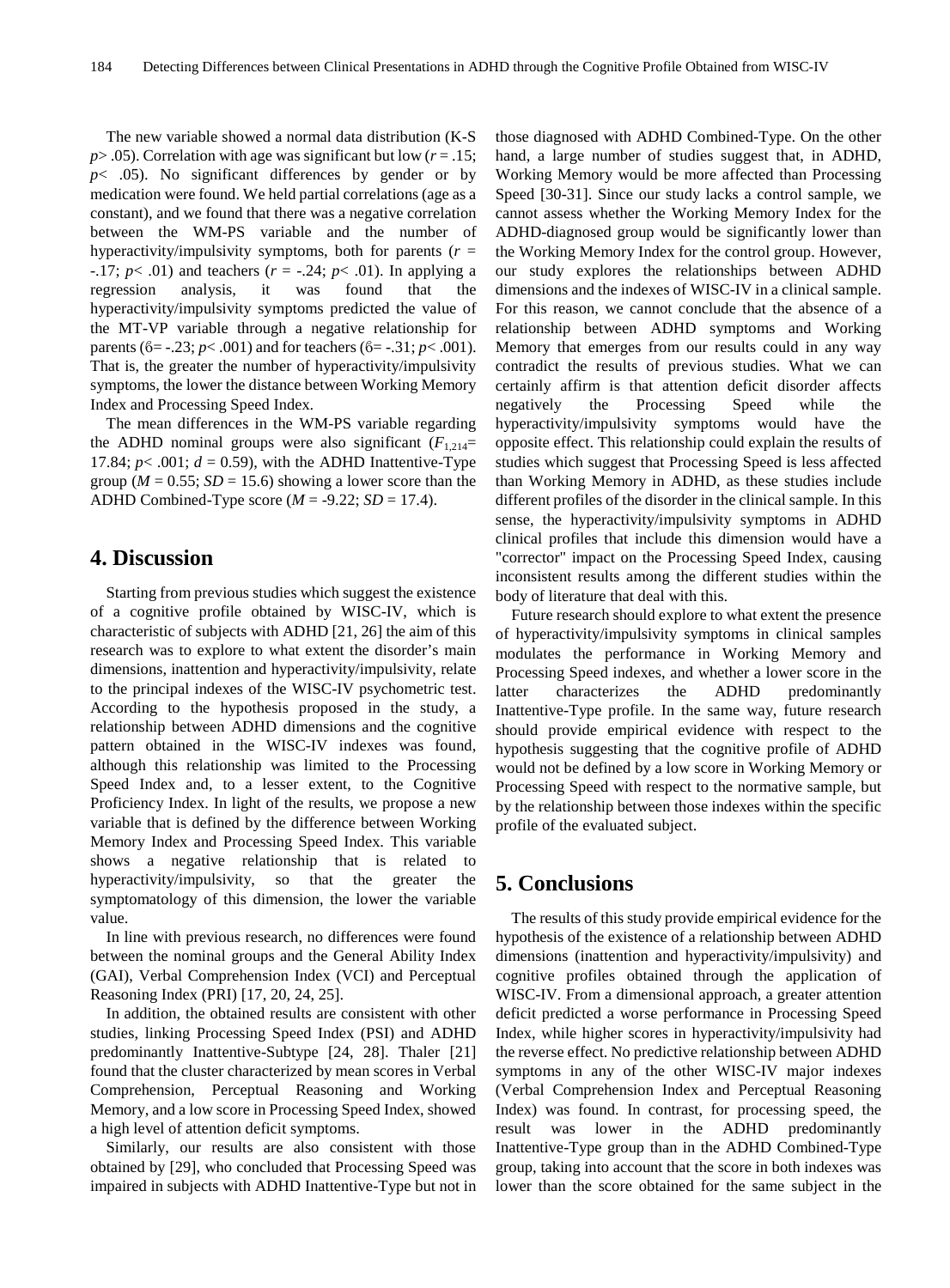other indices that were not affected by ADHD. Based on these data, the present authors propose a new variable that is defined by the difference between the Working Memory Index and Processing Speed Index which would open up research in the study of ADHD cognitive profiles, because it focuses on the relationship between the WISC indexes rather than on comparisons with the normative group.

# **REFERENCES**

- [1] DuPaul, G., Weyandt, L., O'Dell, S., & Varejao, M. (2009). College students with ADHD: Current status and future directions. Journal of Attention Disorders, 13, 234-250.http://dx.doi.org/10.1177/1087054709340650.
- [2] American Psychiatric Association. (2013). Diagnostic and Statistical Manual of Mental Disorders (DSM-5. 5th Edn). Washington, DC: American Psychiatric.
- [3] Barkley, R., Fischer, M., Smallish, L., & Fletcher, K. (2006). Young adult outcome of hyperactive children: Adaptive functioning in major life activities. Journal of the American Academy of Child and Adolescent Psychiatry (45), 192-202.
- [4] Berger, I. (2011). Diagnosis of attention deficit hyperactivity disorder: much ado about something. Isr. Med. Assoc., 13, 571-574.
- [5] Schonwald, A., & Lechner, E. (2006). Attention deficit/hyperactivity disorder: complexities and controversies. Current Opinion in Pediatrics, 18, 189-195. http://dx.doi.org/10.1097/01.mop.0000193302.70882.70.
- [6] Wolraich, M., Brown, L., Brown, R., DuPaul, G., Earls, M., & Feldman, H. (2011). Subcommittee on attention-deficit/hyperactivity disorder; steering committee on quality improvement and management, adolescents. Pediatrics, 128, 1007-1022. http://dx.doi.org/10.1542/peds.2011-2654.
- [7] Holmberg, K., & Bölte, S. (2014). Do symptoms of ADHD at ages 7 and 10 predict academic outcome at age 16 in the general population? Journal of Attention Disorders, 18(8), 635-645.http://dx.doi.org/10.1177/1087054712452136.
- [8] Miranda, A., Berenguer, C., Colomer, C., & Roselló, R. (2014). Influence of the symptoms of Attention Deficit Hyperactivity Disorders (ADHD) and comorbid disorders on functioning in adulthood. Psicothema, 26(4), 471-476. http://dx.doi.org/10.7334/psicothema2014.121.
- [9] Skounti, G., Sikström, S., & Smart, A. (2007). Listen to the noise is beneficial for cognitive performance in ADHD. Journal of Child Psychology and Psychiatry, 48, 840-847. http://dx.doi.org/10.1111/j.1469-7610.2007.01749.x.
- [10] Capodieci, A., Gola, M. L., Cornoldi, C., & Re, A. M. (2017). Effects of a working memory training program in preschoolers with symptoms of attention-deficit/hyperactivity disorder. Journal of Clinical and Experimental Neuropsychology, 1, 1-13. http://dx.doi.org/10.1080/13803395.2017.1307946.
- [11] Gremillion, M. & Martel, M. (2012). Semantic language as a mechanism explaining the association between ADHD

symptoms and reading a mathematics underachievement. Journal of Abnormal Child Psychology, 40(8), 1339-1349. http://dx.doi.org/10.1007/s10802-012-9650-7.

- [12] Jacobson, L., Ryan, M., Martin, R., Ewen, J., Mostofsky, S., Denckla, M., & Mahone, M. (2011). Working memory influences processing speed and reading fluency in ADHD. Child Neuropsychology: A Journal on Normal and Abnormal Development in Childhood and Adolescence, 17(3), 209-224. http://dx.doi.org/10.1080/09297049.2010.532204.
- [13] Kasper, L., Alderson, R., & Hudec, K. (2012). Moderators of working memory deficits in children with attention-deficit/hyperactivity disorder (ADHD): A meta-analytic review. Clinical Psychology Review, 32, 605-617. http://dx.doi.org/doi: 10.1016/j.cpr.2012.07.001.
- [14] Mattfeld, A. T., Whitfield-Gabrieli, S., Biederman, J., Spencer, T., Brown, A., Fried, R., & Gabrieli, J. D. E. (2016). Dissociation of working memory impairments and attention-deficit/hyperactivity disorder in the brain. NeuroImage : Clinical, 10, 274–282. http://doi.org/10.1016/j.nicl.2015.12.003.
- [15] Huang, F., Sun, L., Qian, Y., Liu, L., Ma, Q.-G., Yang, L., Cheng, J., Cao, Q., Su, Y., Gao, Q., Wu, Z., Li, H., Qian, Q., & Wang, Y.-F. (2016). Cognitive Function of Children and Adolescents with Attention Deficit Hyperactivity Disorder and Learning Difficulties: A Developmental Perspective. Chinese Medical Journal, 129(16), 1922–1928. http://doi.org/10.4103/0366-6999.187861.
- [16] Schreiber, J. E., Possin, K. L., Girard, J. M., & Rey-Casserly, C. (2014). Executive Function in Children with Attention Deficit/Hyperactivity Disorder: the NIH EXAMINER battery. Journal of the International Neuropsychological Society : JINS, 20(1), 41–51.http://doi.org/10.1017/S13556177130011 00.
- [17] Shimoni, M., Engel, B., & Tirosh, E. (2012). Executive dysfunctions among boys with Attention Deficit Hyperactivity Disorder (ADHD): Performance-based test and parents report. Research in Developmental Disabilities, 33, 858-865. http://dx.doi.org/10.1016/j.ridd.2011.12.014.
- [18] Mayes, S. & Calhoun, S. (2006). WISC-IV and WISC-III profiles in children with ADHD. Journal of Attention Disorders, 9, 486-493.http://dx.doi.org/10.1177/1087054705283616.
- [19] Thaler, N., Allen, D., McMurray, J., & Mayfield, J. (2010). Sensitivity of the test of memory and learning to attention and memory deficits in children with ADHD. Clinical Neuropsychologist, 24(2), 246-264. http://dx.doi.org/10.1080/13854040903277305.
- [20] Karatekin, C., Markiewicz, S., & Siegel, M. (2003). A preliminary study of motor problems in children with attention-deficit/hyperactivity disorders. Perceptual and Motor Skills, 97(3), 1267-1280. http://dx.doi.org/10.2466/pms.2003.97.3f.1267.
- [21] Thaler, N., Bello, D., & Etcoff, L. (2013). WISC-IV profiles are associated with differences in symptomatology and outcome in children with ADHD. Journal of Attention Disorders, 17(4), 291-301. http://dx.doi.org/10.1177/1087054711428806.
- [22] Gómez, R., Vance, A., & Watson, S. (2016). Structure of the Wechsler Intelligence Scale for Children-Fourth Edition in a